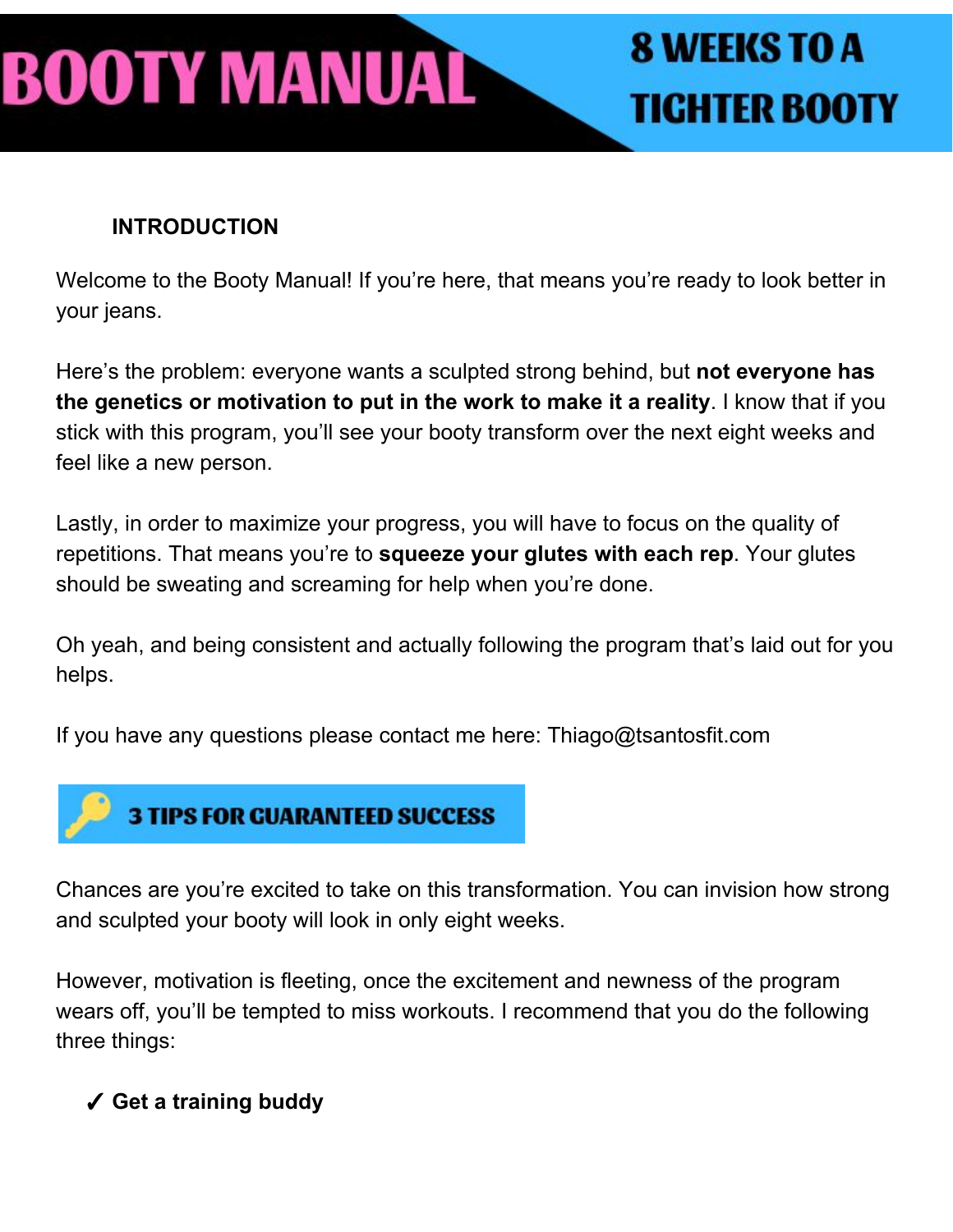- If you have someone holding you accountable, you are more likely to succeed.
- You wouldn't want to stand your buddy up at the gym because you're a good friend.

#### ✓ **Prioritize your workout**

- Schedule your workouts ahead of time on your calendar, set reminder alarms, and you'll be less likely to book something in that time slot
- When was the last time you cancelled your colonoscopy to grab a coffee with a friend? As much as you dreaded the procedure, you followed through with it because you value your health.

#### ✓ **Create a habit**

○ Sticking to a regular training day and time will help you get into a groove. Eventually, you will workout on those days without any doubt.

#### **THREE FUNDAMENTAL MOVEMENTS**



**SQUAT RDL (hip hinge) GLUTE BRIDGE**

The meat and potatoes of this program will revolve around three fundamental movements:

- **1. Squat**
- **2. RDL (hip hinge)**
- **3. Glute Bridge**

**WHY**

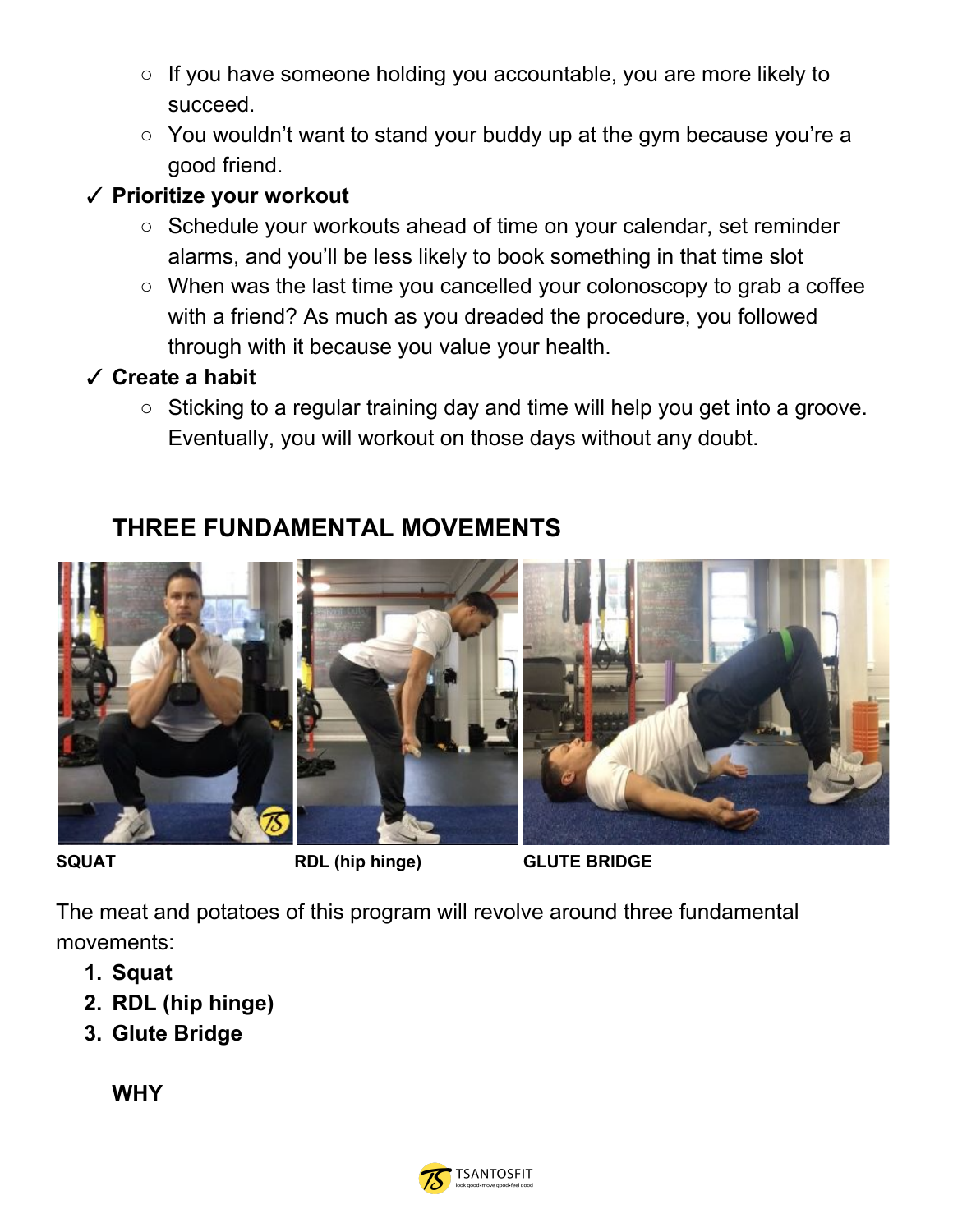- Squats and Romanian Deadlifts (hip hinge) are movements that we use daily.
	- *○ EXAMPLE:* Bending over to pick up a small child from the ground is a form of deadlifting.
	- EXAMPLE: Getting up and down from a chair resembles a squat.
- It's important that we are proficient in these movements in order to spare the spine from unnecessary everyday stress.
	- *○ Back pain is one of the most common reasons to visit the emergency room.*
- Most individuals have a weak & dormant backside (glutes & hamstrings)
- Squats and Romanian Deadlifts train several muscles at a time and torches calories



● Warm-up before every workout, it should take approximately 5-10 minutes

#### **WHY**

- Increase body temperature
- Improve mobility/flexibility
- Increase focus and body awareness
- Improve muscle activation potential

#### **1. Mobility/Flexibility**

Cat cow X 60 seconds Spiderman with reach x60 seconds High plank to downward dog x60 seconds

#### **2. Activation**

Glute bridges x20 reps Clam shells x10 each Donkey Kicks x10 each

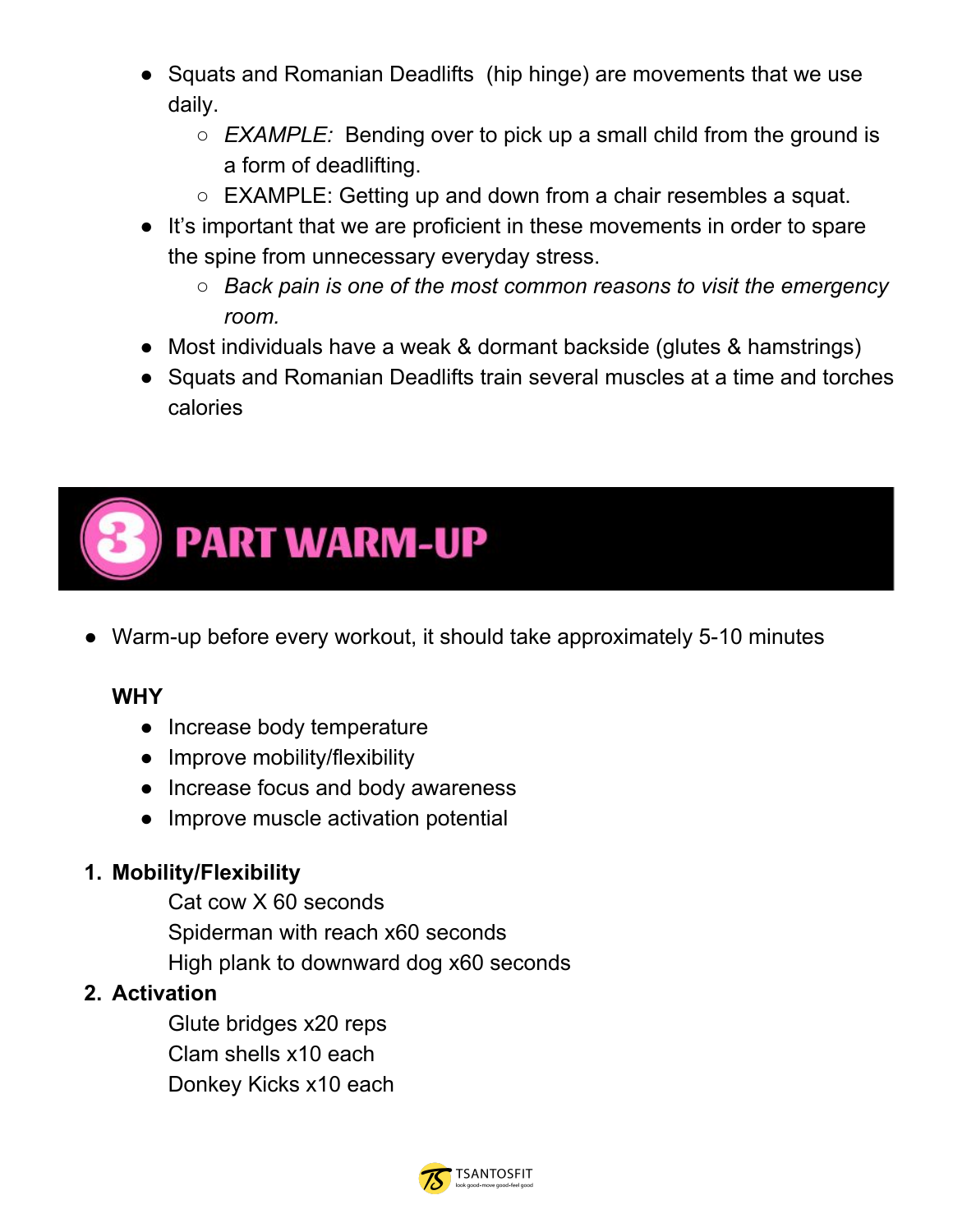#### **3. Stationary**

Jumping jacks x10 Seal jacks x10 Cross jacks x10

### **PHASE FEEL THE BURN**

|                             | <b>EXERCISE</b>                                                                                                          | <b>SETS &amp; REPS</b>         |
|-----------------------------|--------------------------------------------------------------------------------------------------------------------------|--------------------------------|
| <b>Mobility/Flexibility</b> | Cat cow<br>Spiderman with reach<br><b>High plank to downward</b><br>$\bullet$<br>$\overline{\text{d} \text{o} \text{q}}$ | 60 seconds each                |
| <b>Stationary</b>           | <b>Jumping jacks</b><br><b>Seal jacks</b><br><b>Cross jacks</b>                                                          | 2X10 Reps                      |
| <b>Activation</b>           | <b>Glute bridges</b><br><b>Clam shells</b><br><b>Donkey Kicks</b>                                                        | 2X20<br>$2x10$ ea<br>$2x10$ ea |



#### **Phase One's Goal**

- Learn to activate and feel your glutes work
- Complete this workout twice a week for two weeks

#### **How To Complete The Workout**

- Start with the *mobility* section and work your way down the list
	- ✓ *Mobility drills*
	- ✓ *Stationary drills*

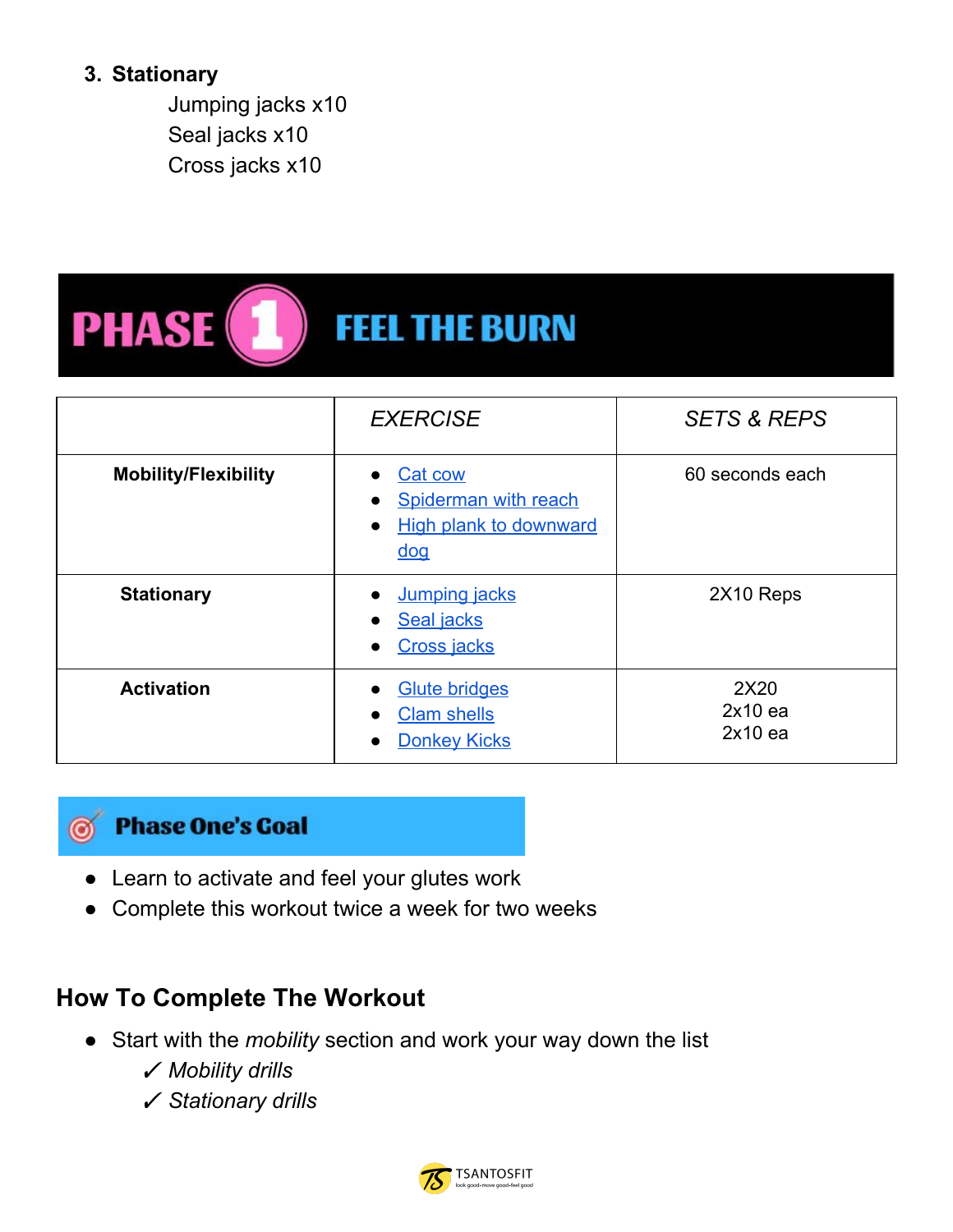✓ *Activation drills*

- *● 2x10reps = 2 Rounds x 10 repetitions*
	- *○ Complete each move for 10 reps and repeat for a second round*

### **Training Tips For Maximum Results**

- Focus on using a smooth, slow, and controlled *tempo* with each rep.
	- *EXAMPLE*: When performing a *glute bridge* take 2 seconds to go up, pause/squeeze for 1 second at the top, and slowly return to the floor in 2 seconds.
	- One *glute bridge* should take a total of 5 seconds to perform



**MASTER YOUR BODY WEIGHT** 

|                             | <b>EXERCISE</b>                                                                                            | <b>SETS &amp; REPS</b>         |
|-----------------------------|------------------------------------------------------------------------------------------------------------|--------------------------------|
| <b>Mobility/Flexibility</b> | Cat cow<br>Spiderman with reach<br><b>High plank to downward</b><br>$\bullet$<br>$\overline{\mathsf{doq}}$ | 60 seconds each                |
| <b>Stationary</b>           | <b>Jumping jacks</b><br>Seal jacks<br><b>Cross jacks</b>                                                   | 2X10 Reps                      |
| <b>Activation</b>           | <b>Glute bridges</b><br><b>Clam shells</b><br><b>Donkey Kicks</b>                                          | 2X20<br>$2x10$ ea<br>$2x10$ ea |
| <b>Strength Workout</b>     | A.1 Body Weight squat<br>A.2 bird dog<br><b>B.1 RDL(body weight)</b>                                       | 3x8<br>3x8<br>3x8              |

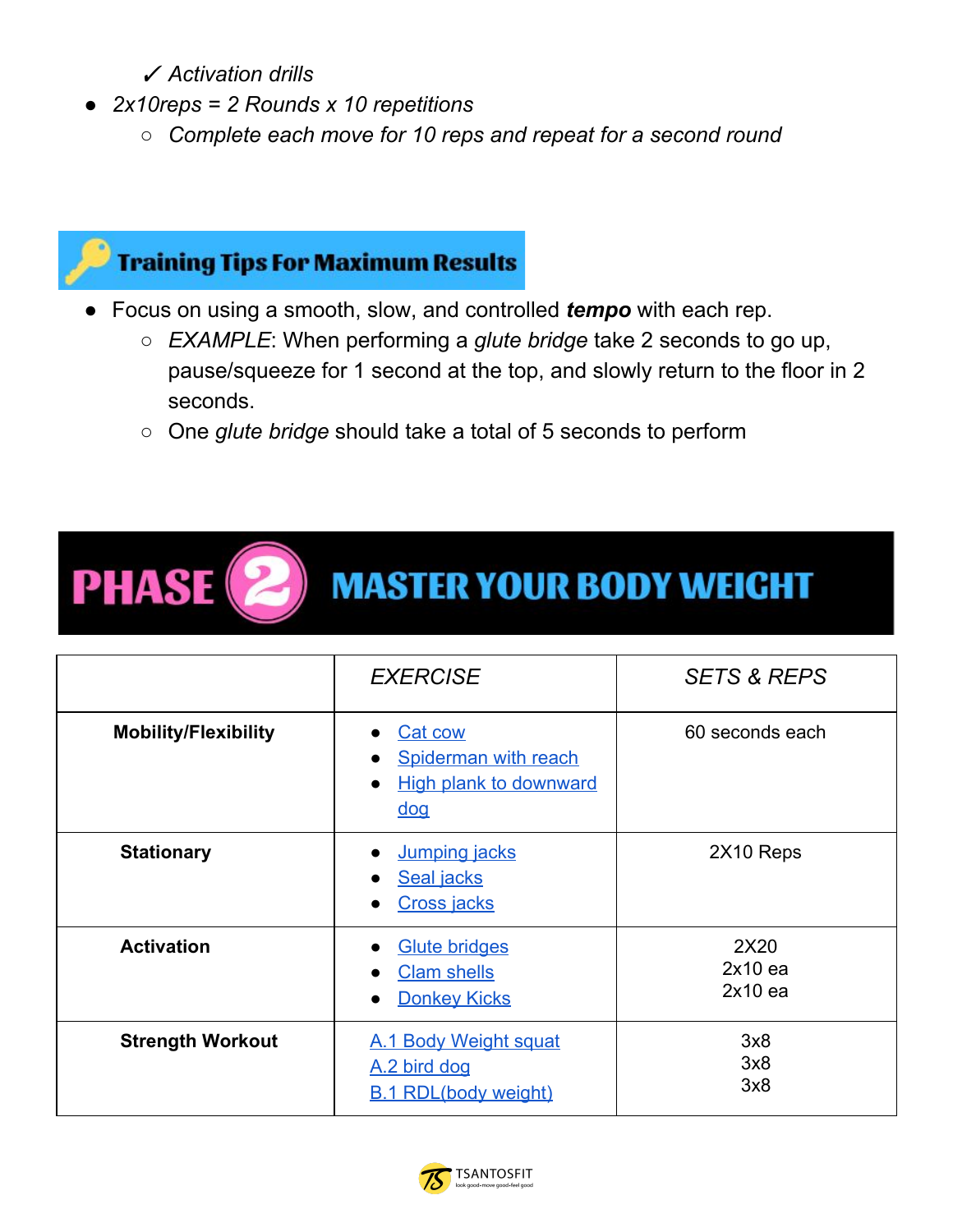|                            | <b>B.2 Lat squat</b>                                                                                                  | 3x8ea                                                                                                                               |
|----------------------------|-----------------------------------------------------------------------------------------------------------------------|-------------------------------------------------------------------------------------------------------------------------------------|
| <b>Finisher</b>            |                                                                                                                       |                                                                                                                                     |
| <b>Band glute finisher</b> | A.1 ALT side steps<br>A.2 wide outs<br>A.3 ALT kick backs<br>A.4 Running man<br>A.5 squats<br>A.6 in & out squat hops | X <sub>30</sub><br>X <sub>30</sub><br>X <sub>30</sub><br>X30<br>X15<br>X <sub>15</sub><br>Rest for 90 seconds & repeat<br>1-3 Round |



- Introduce fundamental moves (squats, RDL, glute bridges)
- Complete this workout twice a week for three weeks
- ✶ *I recommend that you try a different finisher each week*

#### *Each week increase the reps in the strength workout by 2*

- *○ Week 1 3x8*
- *○ Week 2 3x10*
- *○ Week 3x12*

#### **How To Start The Workout**

- Start with the *mobility* section and work your way down the list
	- ✓ *Mobility drills*
	- ✓ *Stationary drills*
	- ✓ *Activation drills*
	- ✓ *Strength Workout*
- ✴ *3x8 = 3 Sets/Rounds x 8 Repetitions*
- Strength Workout
	- *○* A.1 Body Weight squat *3x8*
	- *○* A.2 bird dog *3x8*
	- *○* B.1 RDL(body weight) *3x8*

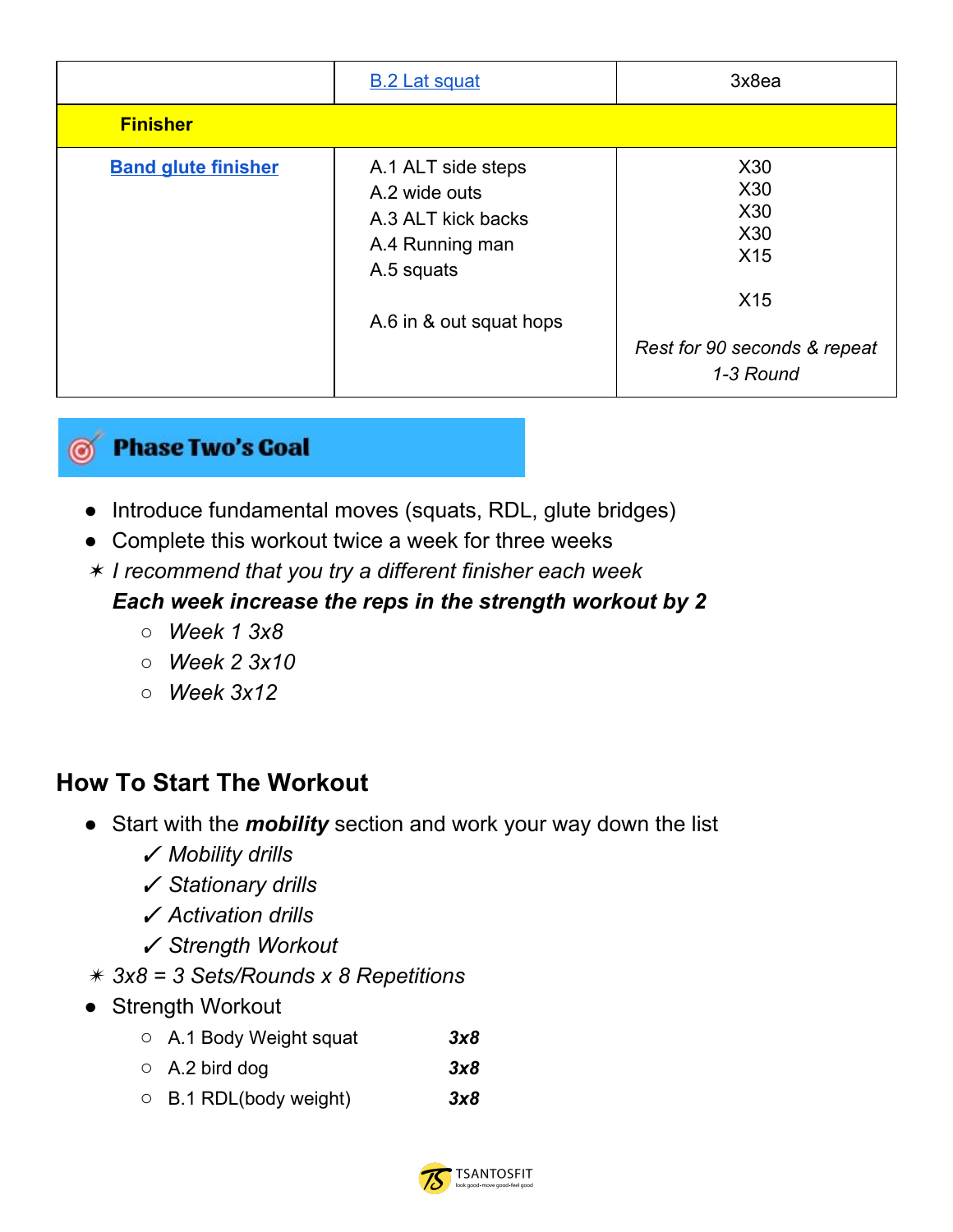*○* B.2 Lat squat **3x8ea**

*● Complete A1-A2 exercises back to back then rest for 30 seconds if needed and repeat for a total of 3 rounds (3x8 before moving on to the next (B) group of exercises.*

| $\circ$ A.1 Squats   | set #1 x8   |
|----------------------|-------------|
| $\circ$ A.2 Bird dog | set #1 x8   |
| $\circ$ A.1 Squats   | set #2 $x8$ |
| $\circ$ A.2 Bird dog | set #2 x8   |
| $\circ$ A.1 Squats   | set #3 x8   |
| $\circ$ A.2 Bird dog | set #3 $x8$ |

• The *finisher* is a way to give your muscles an extra push to stimulate growth and to burn off some extra calories (it's the icing on the cake).

○ In the end of this menu I've added a few extra BONUS finishers for you to circulate into your workouts.



- Focus on using a smooth, slow, and controlled *tempo* with each rep.
	- *SQUATS/RDL*: Take 2 seconds to go down, pause at the bottom for 1 second, and return to the starting position in 2 seconds.
	- One squat should take a total of 5 seconds to perform.
		- $\geq 8$  reps= 40 seconds
- Focus on keeping your core (stomach muscles engaged) and treat each rep like a masterpiece. Don't take any reps off.



## **SHAPE & LIFT**

|                             | <b>EXERCISE</b>                                                                | <b>SETS &amp; REPS</b> |
|-----------------------------|--------------------------------------------------------------------------------|------------------------|
| <b>Mobility/Flexibility</b> | Cat cow<br>Spiderman with reach<br><b>High plank to downward</b><br><u>doq</u> | 60 seconds each        |

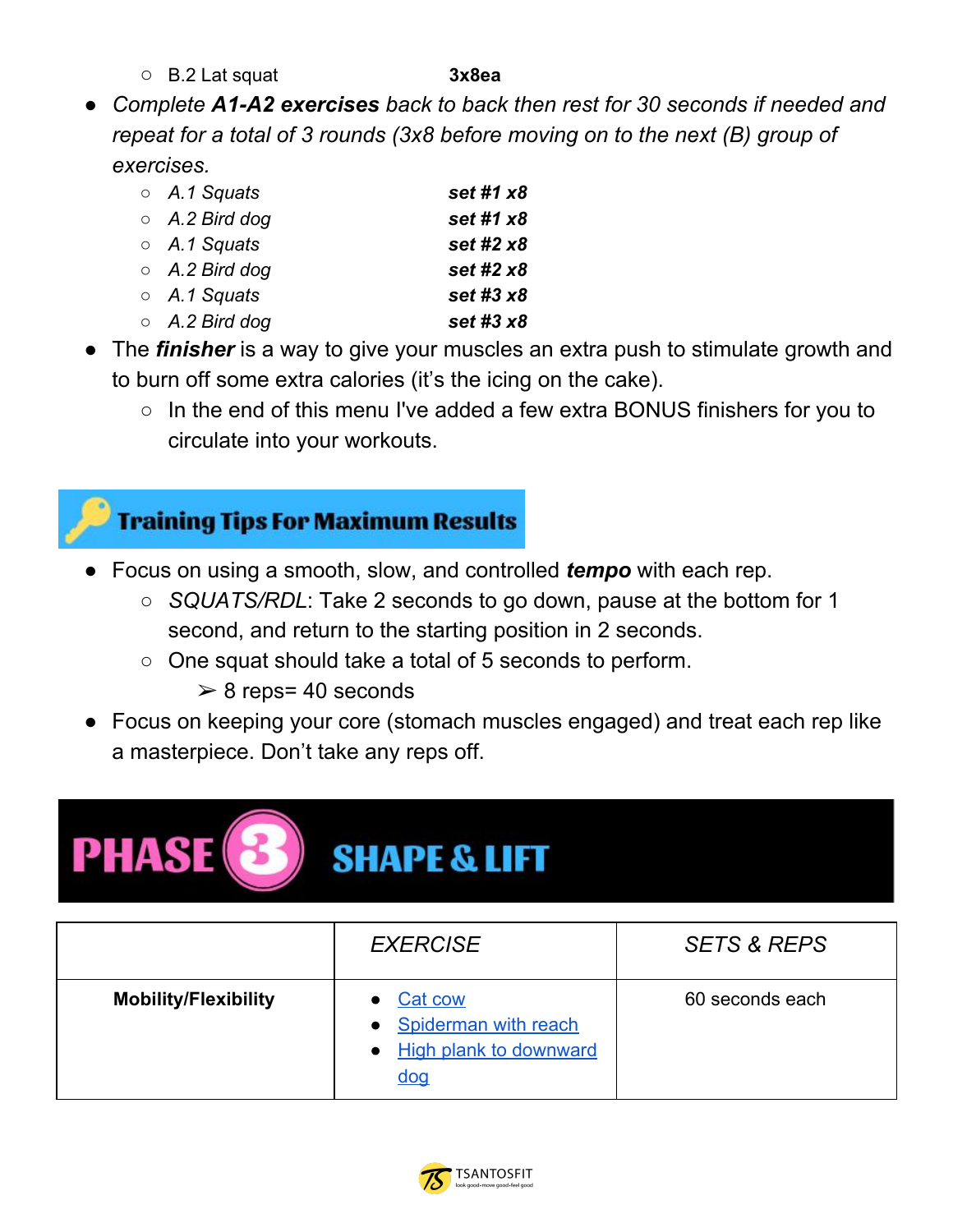| <b>Stationary</b>               | Jumping jacks<br>Seal jacks<br><b>Cross jacks</b>                                                                                          | 2X10 Reps                                                |
|---------------------------------|--------------------------------------------------------------------------------------------------------------------------------------------|----------------------------------------------------------|
| <b>Activation</b>               | <b>Glute bridges</b><br><b>Clam shells</b><br><b>Donkey Kicks</b>                                                                          | 2X20<br>$2x10$ ea<br>$2x10$ ea                           |
| <b>Strength Workout</b>         | A.1 Goblet squat<br>A.2 bird dog<br><b>B.1 RDL</b><br><b>B.2 Lat squat</b>                                                                 | 3x10<br>3x10<br>3x10<br>3x20                             |
| <b>Finisher</b>                 |                                                                                                                                            |                                                          |
| <b>Ground hip glute circuit</b> | A.1 Glute bridge<br>A.2 Single leg glute bridge<br>A.3 Fire hydrant<br>A.4 Straight leg fire hydrant<br>A.5 Donkey kick<br>A.6 Hip circles | 30 seconds each<br>With minimal to no rest<br>1-3 Rounds |

### **S** Phase Three's Coal

- Increase the intensity by adding weights (dumbbells,kettlebell etc..)
- Complete this workout twice a week
- ✴ *Only add weight if you were able to perform each exercise for 3x12 with PERFECT FORM*
- *● Each week increase the weight in the strength workout by 5lbs-10lbs*
- *● Week 1 3x12*
- *● Week 2 3x10*
- *● Week 3x8*

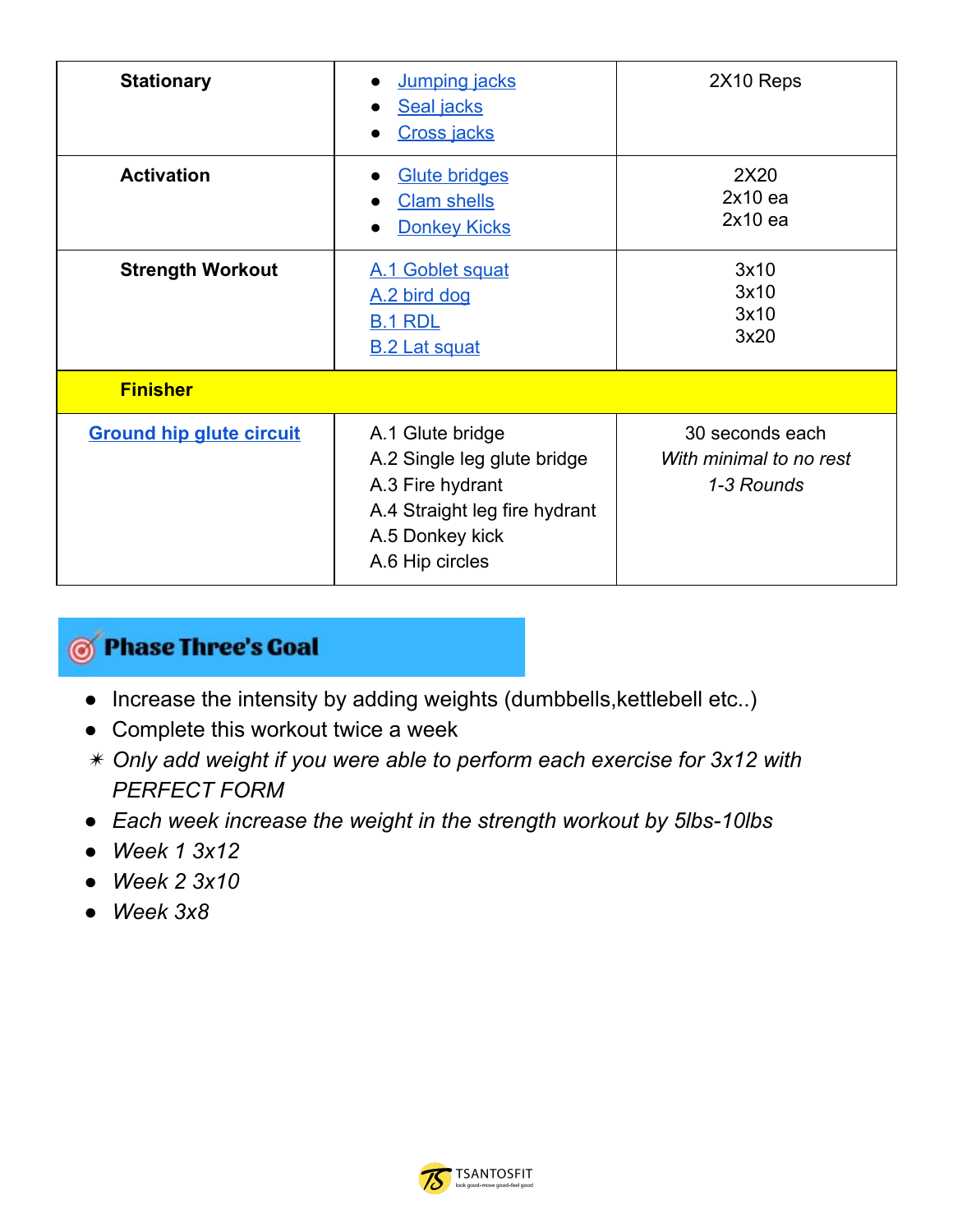### **How Much Weight Should I Use?**



- Select a weight that feels between 7-8 on the RPE scale above
- Say you choose 10lbs to perform 8 reps of squats and after you complete 8 reps, you feel like you can complete 8 more reps
- ➡ *GUESS WHAT?*
- That weight is too light and you're not being challenged, you should feel like you're able to complete 2-3 more reps
- **→ NEXT SET** go up by 5lbs and if it's still too easy, go up by another 5lbs on the next set.
- ➡ **THE KEY**
	- $\circ$  Train in that sweet spot where you rate 7-8 on the Rate of Perceived Exertion scale

#### **Training Tips For Maximum Results**

- Focus on using a smooth, slow, and controlled tempo with each rep.
	- *SQUATS/RDL*: Take 2 seconds to go down, pause for 0 second at the bottom, and return to the starting position in 1 second.



| <b>FINISHERS</b>                | <b>EXERCISE</b>                                                     | <b>SETS &amp; REPS</b>                                   |
|---------------------------------|---------------------------------------------------------------------|----------------------------------------------------------|
| <b>Ground hip glute circuit</b> | A.1 Glute bridge<br>A.2 Single leg glute bridge<br>A.3 Fire hydrant | 30 seconds each<br>With minimal to no rest<br>1-3 Rounds |

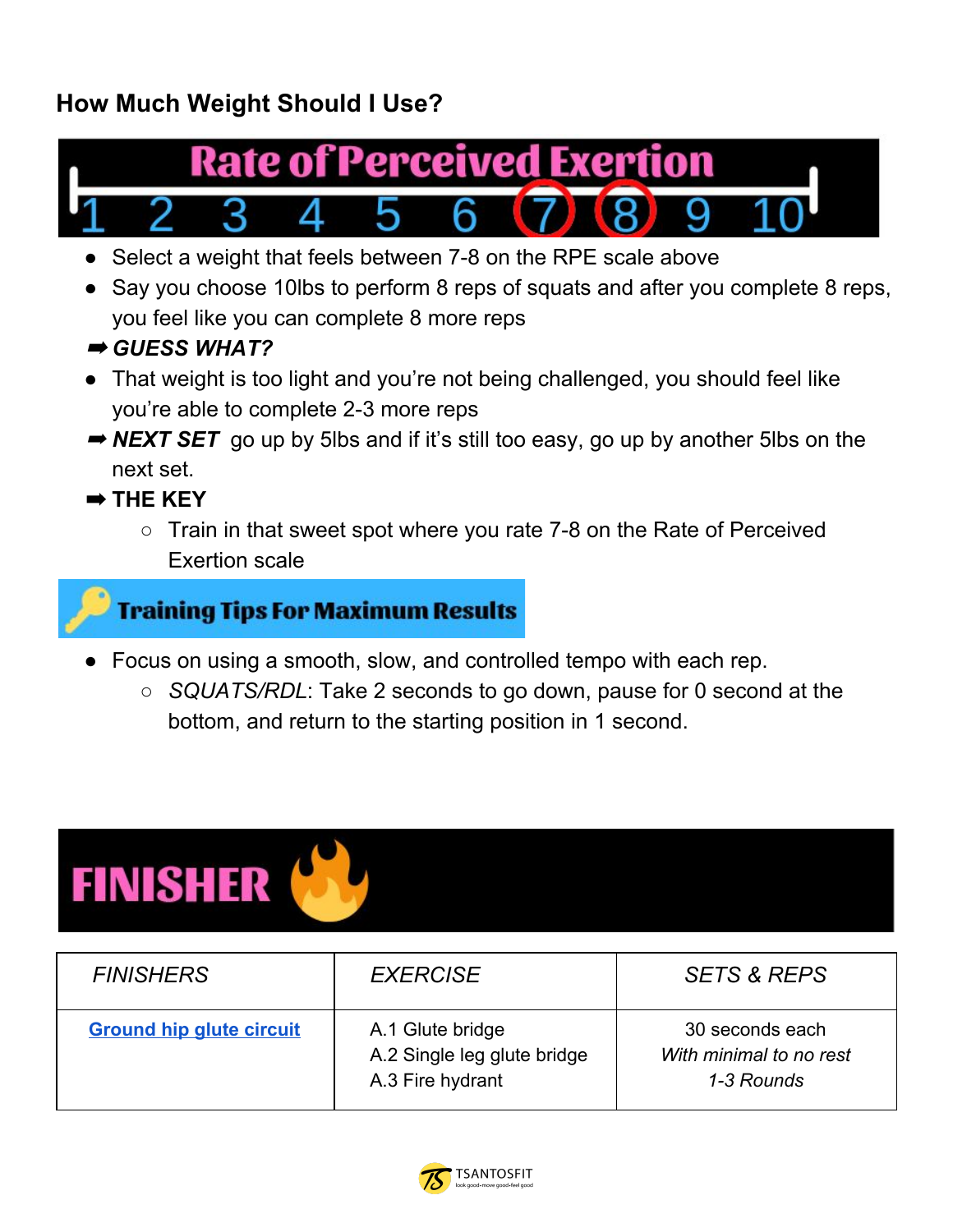|                                       | A.4 Straight leg fire hydrant<br>A.5 Donkey kick<br>A.6 Hip circles                                                                                       |                                                                                     |
|---------------------------------------|-----------------------------------------------------------------------------------------------------------------------------------------------------------|-------------------------------------------------------------------------------------|
| <b>Band glute finisher</b>            | A.1 ALT side steps<br>A.2 wide outs<br>A.3 ALT kick backs<br>A.4 Running man<br>A.5 squats<br>A.6 in & out squat hops                                     | X30<br>X30<br>X30<br>X30<br>X15<br>X15<br>Rest for 90 seconds & repeat<br>1-3 Round |
| <b>Lower body weight</b><br>circuit   | A.1 Squats<br>A.2 Reverse luge<br>A.3 Single leg RDL reach<br>A.4 Glute Bridge<br>A.5 Single leg bridge                                                   | x10<br>5xea<br>x5ea<br>x10<br>x5ea<br>Rest for 90 seconds & repeat<br>1-3 Round     |
| <b>Squat hinge pop</b><br>** advanced | A.1 Sumo squat<br>A.2 Single leg RDL<br>A.3 KB swing                                                                                                      | 5x10 reps                                                                           |
| <b>Ground hip glute</b><br>circuit 2  | A.1 Single leg bridge<br>A.2 Clam shell<br>A.3 Side lying hip abduction<br>A.4 Fire hydrant<br>A.5 Straight leg fire hydrant<br>A.6 Quadruped hip circles | x10ea<br>x10ea<br>x10ea<br>x10ea<br>x10ea<br>x10ea                                  |
| 100 rep glute burner                  | A.1 Glute bridge<br>A.2 Bridge hold w/ abduction<br>A.3 Marching glute bridge<br>A.4 Bridge hold<br>A.5 Glute bridge                                      | x20<br>x20<br>x20<br>x20<br>x20 sec<br>x20                                          |